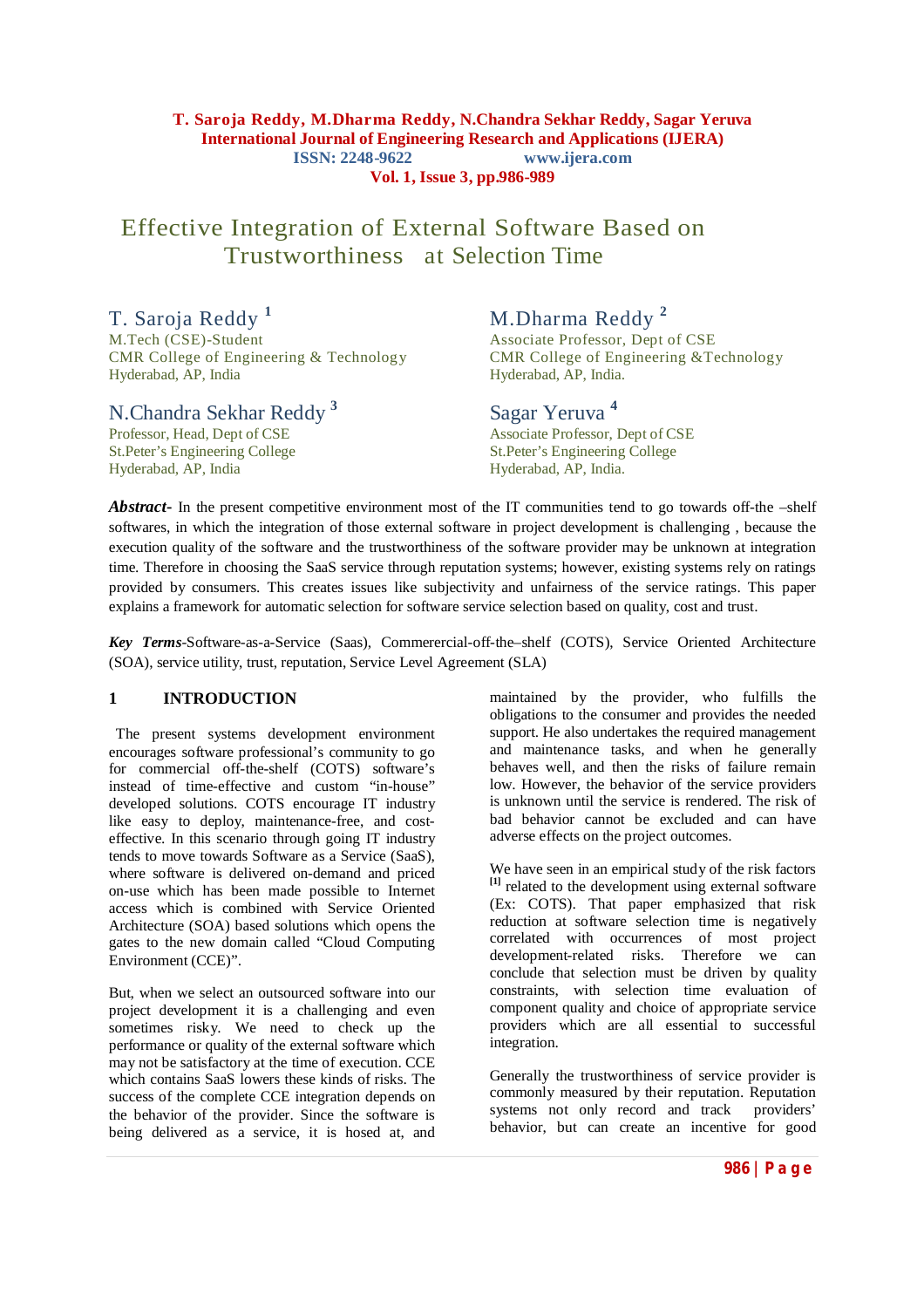#### **T. Saroja Reddy, M.Dharma Reddy, N.Chandra Sekhar Reddy, Sagar Yeruva International Journal of Engineering Research and Applications (IJERA) ISSN: 2248-9622 www.ijera.com**

#### **Vol. 1, Issue 3, pp.986-989**

behavior by providing consumers with some control over market quality. However existing systems tend to rely on customers' ratings of past service experiences. This creates major issues in terms of subjectivity and rating unfairness.

This paper, we introduce a new framework method for software service selection and rating. The key characteristics of the proposed work are to automate both the selection and the rating of software services which finally increases the objectivity of the service quality reports. This work is grounded on Service Level Agreement (SLA) monitoring to evaluate the derived service model like in **[5]** and also proposed a novel algorithm which is devised to automate the rating process based on the expectancydisconfirmation theory form market science **[15].**

#### **2 MOTIVATION**

As explained before, there is no guarantee of service quality at selection time; however, reputation can help in predicting the likelihood of a quality offer to be met. We here have taken three decision making parameters like reputation, quality, and cost. The following figure-1 gives the overview of our proposed model of estimation.



Figure-1: Frame work model of automated estimation

As in the figure-1, ensuring the veracity of reputation reports is also a critical issue. First, feedback can be subjective since it is based on consumers. Consumers may have little incentive to leave positive feedback; they are often more eager to leave negative feedback

when they are dissatisfied with the experienced service than to leave positive feedback when they are satisfied. This introduces a bias against positive ratings and leads to unfair reputation reports. We have several contributions on  $\hat{S}LA$ 's models like in **[7]** , **[8]** , **[9]** , **[10]** , **[11]** and **[12]** which give different parameters for agreement on services. Once SLA has been done we device a selection function that derives a single selection metric out of the reputation of the service as provided by reputation system and the offered quality and cost.

#### 3 **AUTOMATION OF RATING AND REPUTATION MODEL**

The goal of rating function is to provide objective feedbacks on the selected service without human intervention. We are defining the following model that translates service execution quality into feedback.

#### **3.1 Mathematical Formulation**

We use a single scalar metric to quantify quality perception. This metric is basically the utility function of the delivered service. Utility expresses

the conformance of service execution quality to the agreement. The utility function can be considered as the distribution function of the probability that the observed quality meets the agreed quality level during service execution. Thus, the utility function can be estimated from quality monitoring results. We denote by *v* the utility function of the service. Service quality can be defined as a vector of N dimensions, where N represents the number of quality parameters  $QoS$ <sub>dim</sub> =  $Q_1$ ,  $Q_2$ ... $Q_N$ .

The utility function  $v$  is defined in  $[17]$  as a weighted product of the utilities associated with each parameter Qi. Compared to a weighted mean, which moderates the impact of low utility levels, a weighted product better reflects the intense impact that a failure in a single quality aspect may have on the overall performance of a  $Q$ <sup>o</sup>S<sup>[2], [3]</sup>, <sup>[4]</sup> sensitive service. For instance, high server response time may cause the client side application to time out before the service is properly rendered. From the consumer's perspective, the impact of a high response time (i.e., low levels in the response-time-related utility) should not be moderated by the permanent availability of the service **[13]** , **[14]** (i.e., high levels in the uptime-related utility) as it leads to the failure of the service from the consumer's perspective.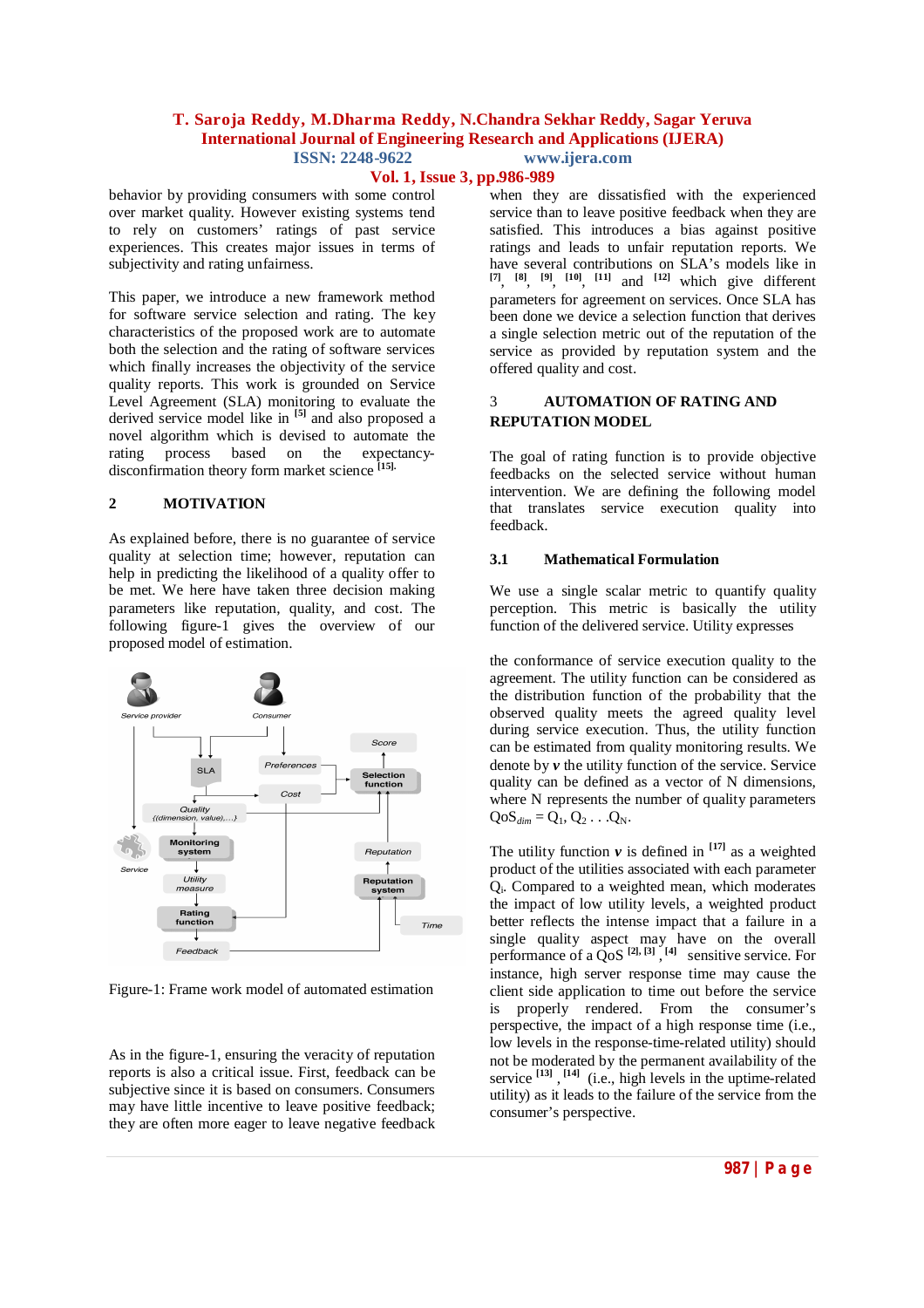#### **T. Saroja Reddy, M.Dharma Reddy, N.Chandra Sekhar Reddy, Sagar Yeruva International Journal of Engineering Research and Applications (IJERA) ISSN: 2248-9622 www.ijera.com**

**Vol. 1, Issue 3, pp.986-989**

*v* is expressed as follows:

$$
\nu = \prod_{Q_{i \in Q \circ S_{\text{dim}}} P_{Q_i}} c_{Q_i} \tag{1}
$$

Where, for each QoS parameter Qi in  $QoS_{dim}$ ,  $F_{Qi}$  is a function that gives the utility associated with the parameter  $O_i$  and the weight  $CO_i \in [0,1]$  reflects how much the user cares about the quality parameter Qi.  $CQ_i$  is user specific; in our model, we consider  $CQ_i=1$ for each parameter  $Q_i$ . We also define the function  $F_{Qi}$  as the probability for a measured value of  $Q_i$  to meet the quality requirement. For instance, the utility of a GenericSaaS is computed as follows:

$$
\mathbf{v} = \mathbf{F}_{\text{uptime}} * \mathbf{F}_{\text{response-time}}.\tag{2}
$$

#### **3.2 Utility Computation**

For each quality parameter  $Q_i$ , dom $(Q_i)$  denotes the domain of  $Q_i$ ,  $(q_i)$ , the agreed (expected) value, and  $q_i$ the measured (perceived) value of  $Q_i$ . We define the function *Accept* <sup>i</sup> as follows:

Accept <sub>i</sub>: 0 otherwise

The *Accept*<sub>i</sub> function follows a Bernoulli distribution.

#### **3.3 Feedback computation**

The customer satisfaction  $C_{SAT}$  is defined in  $\begin{bmatrix} 16 \\ 0 \end{bmatrix}$  as a linear combination of a perception function and a disconfirmation function. It is defined as follows

$$
\mathbf{C}_{\mathbf{SAT}}(\mathbf{s}) = f_{\mathbf{p}}(\mathbf{v}) + f_{\mathbf{d}}(\mathbf{v} - \mathbf{v}_{\mathbf{e}})
$$
(4)

Where  $\nu$  denotes the perceived utility,  $\nu_i$  the expected utility, fp the perception function and fd the disconfirmation function. The perception function is described as a concave function considered that the customer is less sensitive to changes in high utility values than to lower ones.

$$
\text{FEEDBACK}(s) = f_p(\mathbf{v}) + f_d(\mathbf{v} - 1) = f(\mathbf{v}) \tag{5}
$$

Where  $f$  is an increasing function defined in  $[0, 1]$ and bounded between  $f(0) = 0$  and  $f(1) = 1$ . *f* should combine the characteristics of both the perception and disconfirmation functions.

By making use of the said theoretical approach and combining with the above said mathematical model the simulator takes the input elements like service ID, Cost, Estimated Utility and gives the feedback for the respective service ID as follows

**4 EXPERIMENTAL STAGE**

| Service         | Cost | Estimated | Feedback |
|-----------------|------|-----------|----------|
| ID              |      | Utility   |          |
| S <sub>1</sub>  | 9    | 0.88      | 0.97     |
| S <sub>2</sub>  | 95   | 0.88      | 0.82     |
| S <sub>3</sub>  | 79   | 0.81      | 0.75     |
| S <sub>4</sub>  | 95   | 0.70      | 0.56     |
| S <sub>5</sub>  | 9    | 0.70      | 0.87     |
| S6              | 34   | 0.65      | 0.80     |
| S7              | 6    | 0.42      | 0.59     |
| S <sub>8</sub>  | 91   | 0.37      | 0.18     |
| S <sub>9</sub>  | 10   | 0.37      | 0.52     |
| S <sub>10</sub> | 11   | 0.17      | 0.24     |

Table-1: Experimental inputs and results

We have taken different services like messaging systems (Ex: Yahoo!, GMAIL,way2sms,........etc), Internet providing systems like(Ex: Sify,BSNL, AirTel,……….etc), different programming language systems (Ex:C, C++, JAVA, .Net,………etc) and finally specific application systems required for the system to run are considered and are given some unique identification number for each service providers. For the respective service based on the reputation we have estimated Cost and Estimated Utility through SLA.

#### **5 SELECTION PROCESS**

As we discussed before, services are compared against three criteria (quality, cost, and reputation) before any selection is made. In the previous section of experimental results we have seen automatic feedback given by the simulator for the respective inputs for some service IDs. Now we need to select the service. We investigate the ways in which quality, cost, and reputation can be combined in support of decision making. We use a simple method that aggregates the three parameters in to a single ranking metric in three steps like

1. **Match making:** It compares service offers against user requirements. All of the offers which do not meet user requirements, commonly expressed in terms of quality and cost constraints, are ignored.